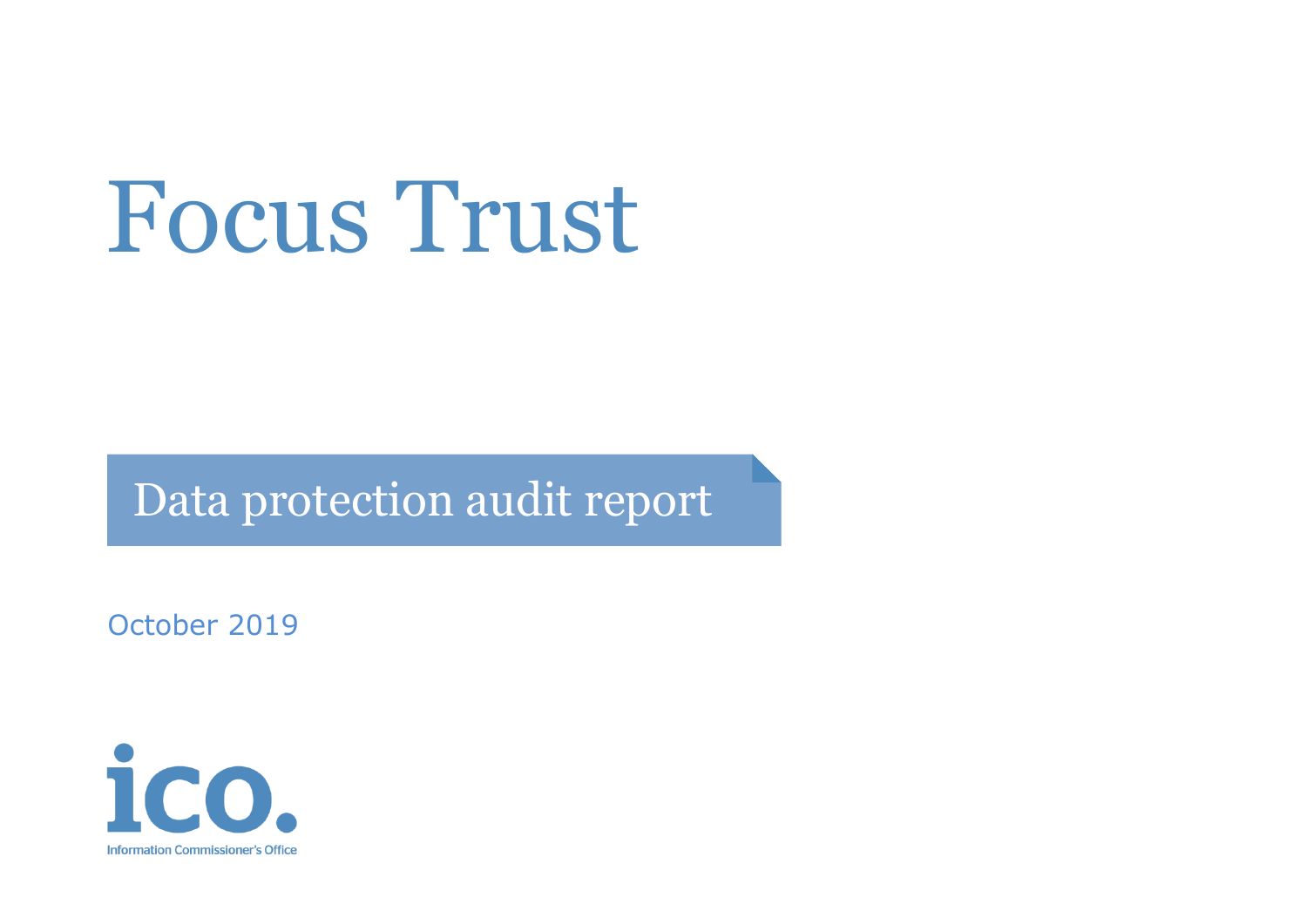## Executive summary



#### Audit Methodology

The Information Commissioner is responsible for enforcing and promoting compliance with the General Data Protection Regulation (GDPR), the Data Protection Act 2018 (DPA18) and other data protection legislation. Section 146 of the DPA18 provides the Information Commissioner's Office (ICO) with the power to conduct compulsory audits through the issue of assessment notices. Section 129 of the DPA18 allows the ICO to carry out consensual audits. The ICO sees auditing as a constructive process with real benefits for controllers and so aims to establish a participative approach.

Focus Trust is a Multi-Academy Trust (MAT) comprising of fifteen primary academies across the North of England. Circa 7,000 pupils are enrolled across the academy network and 900 staff members, including agency and supply staff members, are employed, who are supported by volunteers at academy-level.

Focus Trust agreed to a consensual audit by the ICO of its processing of personal data. An introductory telephone meeting was held on 25 July 2019 with representatives of Focus Trust to discuss the scope of the audit.

The audit fieldwork was undertaken at Focus Trust's Central Office, Oldham and Coppice and Roundthorn Primary Academies, Oldham on 22 October 2019 and 23 October 2019.

The purpose of the audit is to provide the Information Commissioner and Focus Trust with an independent assurance of the extent to which Focus Trust within the scope of this agreed audit, is complying with data protection legislation.

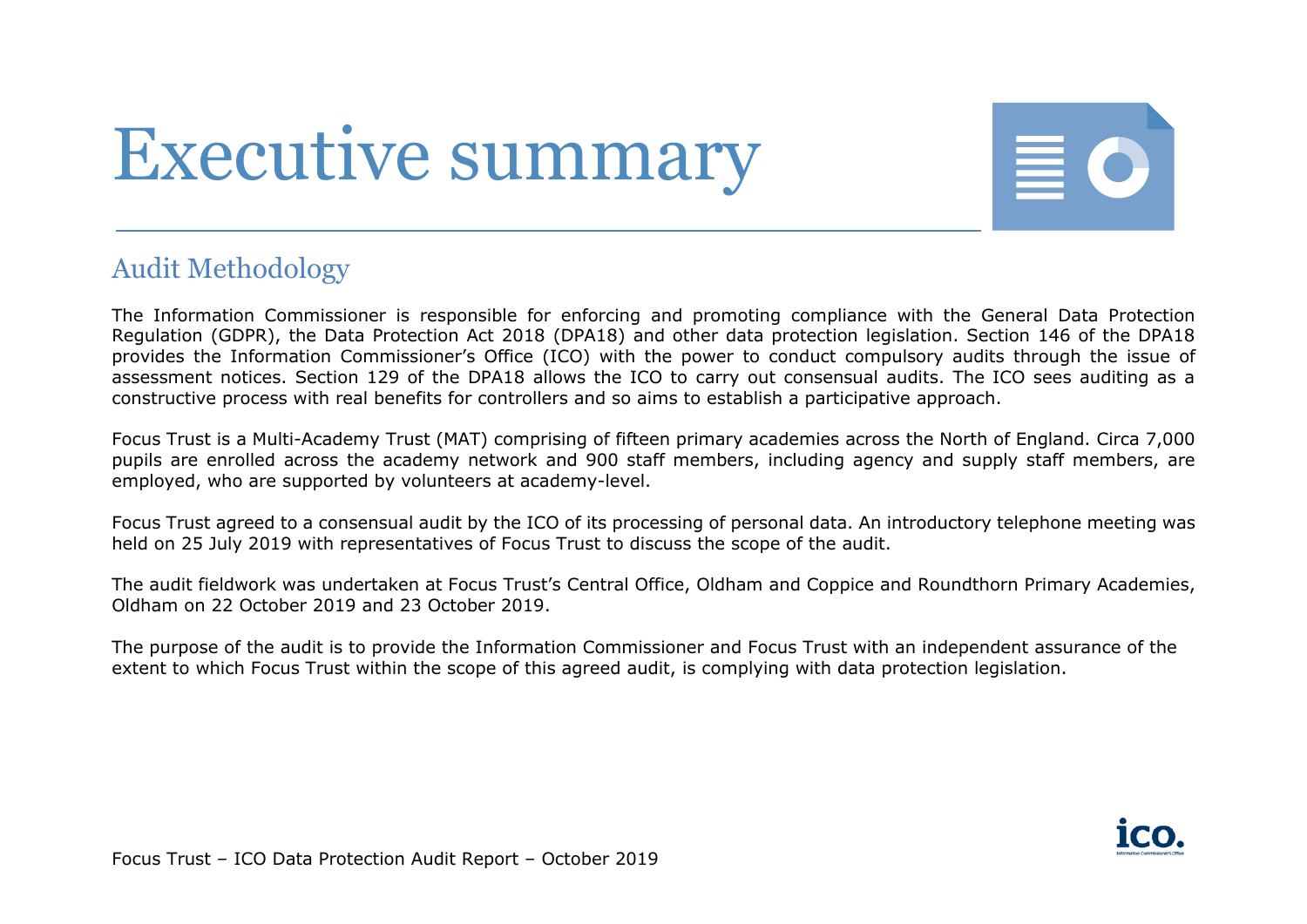It was agreed that the audit would focus on the following areas:

| <b>Scope Area</b>           | <b>Description</b>                                                                                                                                                                                                                                                                                                 |
|-----------------------------|--------------------------------------------------------------------------------------------------------------------------------------------------------------------------------------------------------------------------------------------------------------------------------------------------------------------|
| Governance & Accountability | The extent to which information governance accountability, policies and procedures,<br>performance measurement controls, and reporting mechanisms to monitor data<br>protection compliance to both the GDPR and national data protection legislation are in<br>place and in operation throughout the organisation. |
| Training & Awareness        | The provision and monitoring of staff data protection, records management and<br>information security training and the awareness of data protection regulation<br>requirements relating to their roles and responsibilities.                                                                                       |
| Data Sharing                | The design and operation of controls to ensure the sharing of personal data complies with<br>the principles of all data protection legislation.                                                                                                                                                                    |

The audit was conducted following the Information Commissioner's data protection audit methodology. The key elements of this are a desk-based review of selected policies and procedures, on-site visits including interviews with selected staff, and an inspection of selected records.

Where weaknesses were identified recommendations have been made, primarily around enhancing existing processes to facilitate compliance with data protection legislation. In order to assist Focus Trust in implementing the recommendations each has been assigned a priority rating based upon the risks that they are intended to address. The ratings are assigned based upon the ICO's assessment of the risks involved. Focus Trust's priorities and risk appetite may vary and, therefore, they should undertake their own assessments of the risks identified.

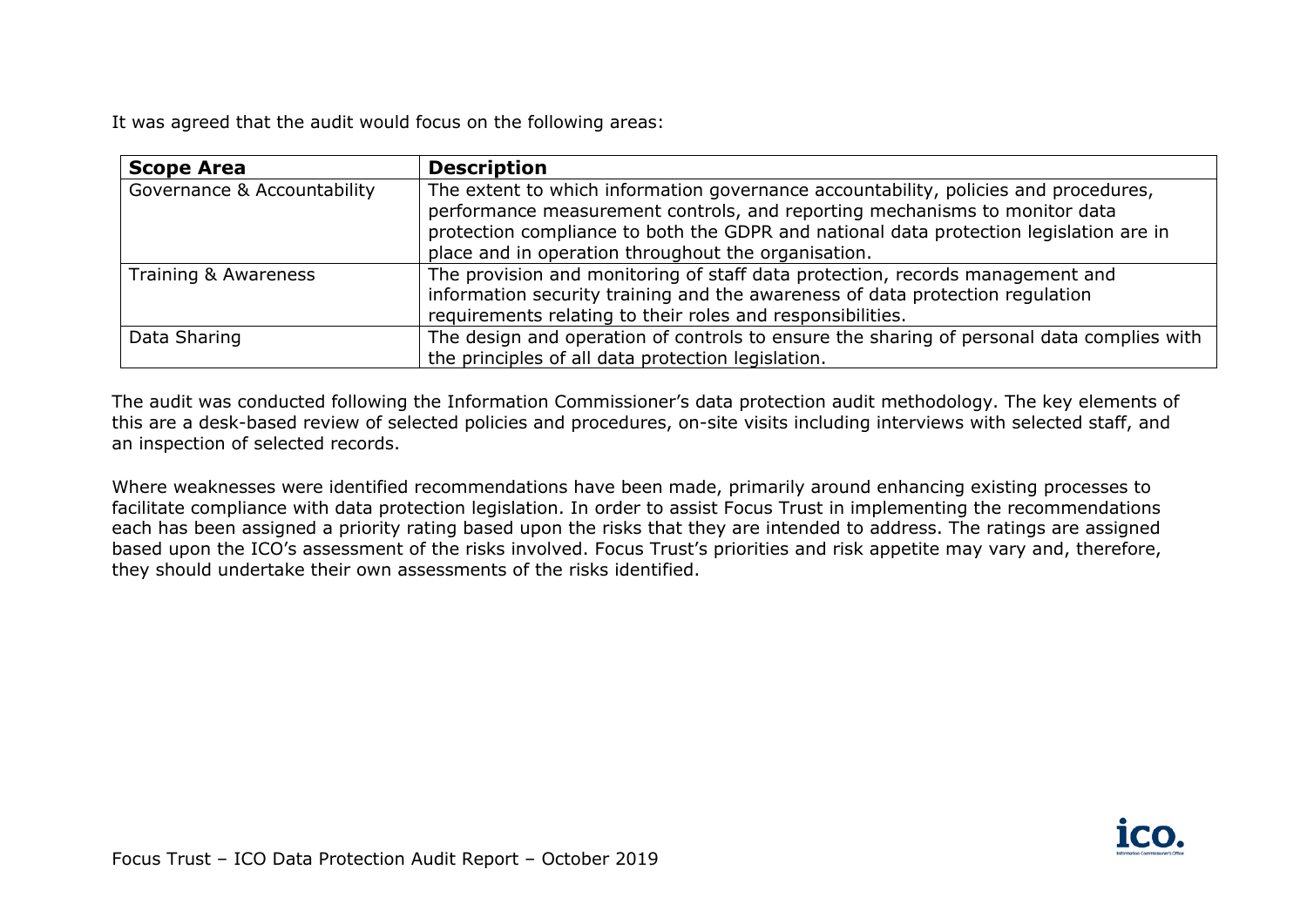### Audit Summary

| <b>Audit Scope Area</b>     | <b>Assurance Rating</b> | <b>Overall opinion</b>                                                                                                                                                                                                                                                                                   |
|-----------------------------|-------------------------|----------------------------------------------------------------------------------------------------------------------------------------------------------------------------------------------------------------------------------------------------------------------------------------------------------|
| Governance & Accountability | Limited                 | There is a limited level of assurance that processes and<br>procedures are in place and are delivering data protection<br>compliance. The audit has identified considerable scope for<br>improvement in existing arrangements to reduce the risk of non-<br>compliance with data protection legislation. |
| Training & Awareness        | Limited                 | There is a limited level of assurance that processes and<br>procedures are in place and are delivering data protection<br>compliance. The audit has identified considerable scope for<br>improvement in existing arrangements to reduce the risk of non-<br>compliance with data protection legislation. |
| Data Sharing                | Limited                 | There is a limited level of assurance that processes and<br>procedures are in place and are delivering data protection<br>compliance. The audit has identified considerable scope for<br>improvement in existing arrangements to reduce the risk of non-<br>compliance with data protection legislation. |

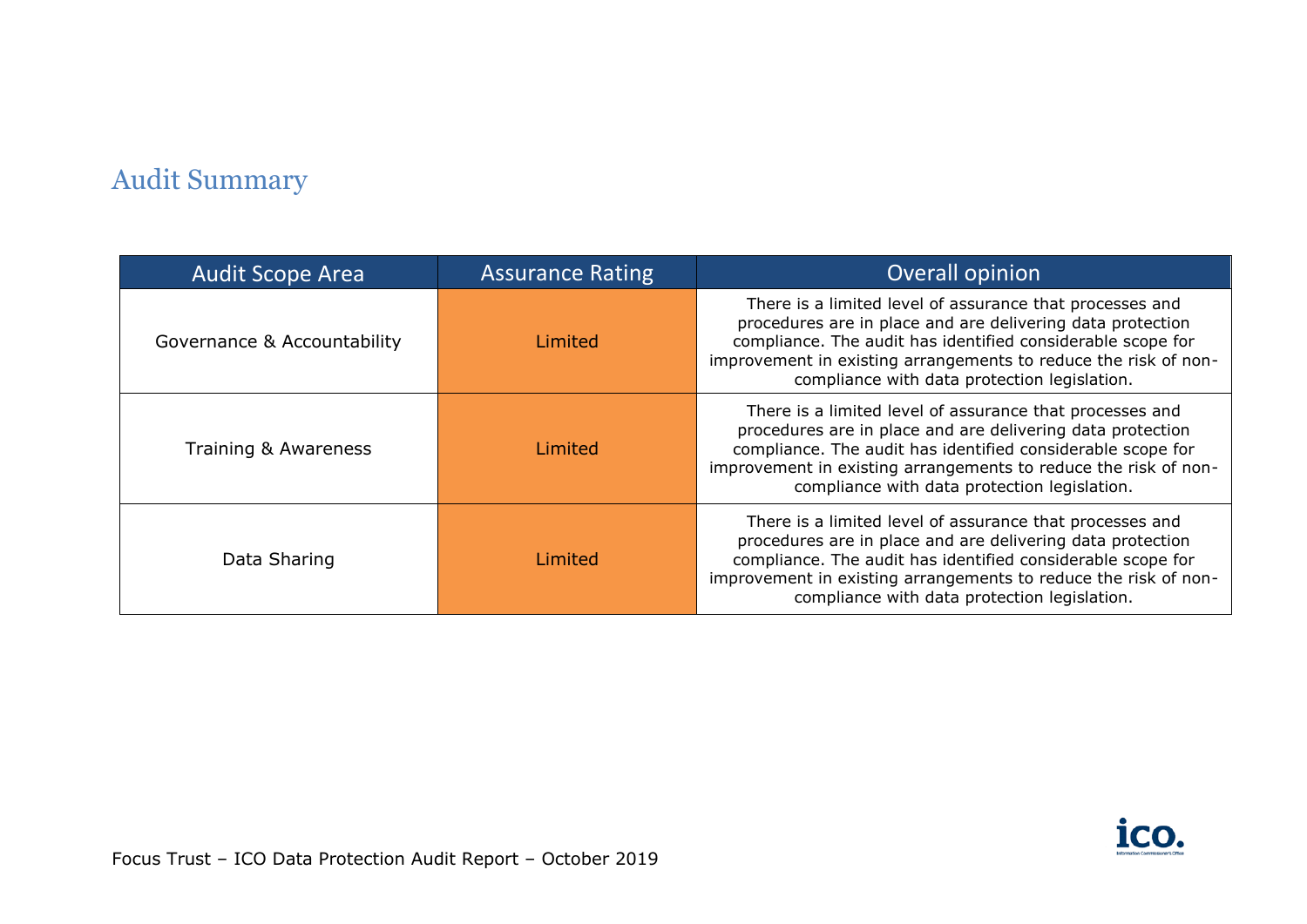#### Priority Recommendations



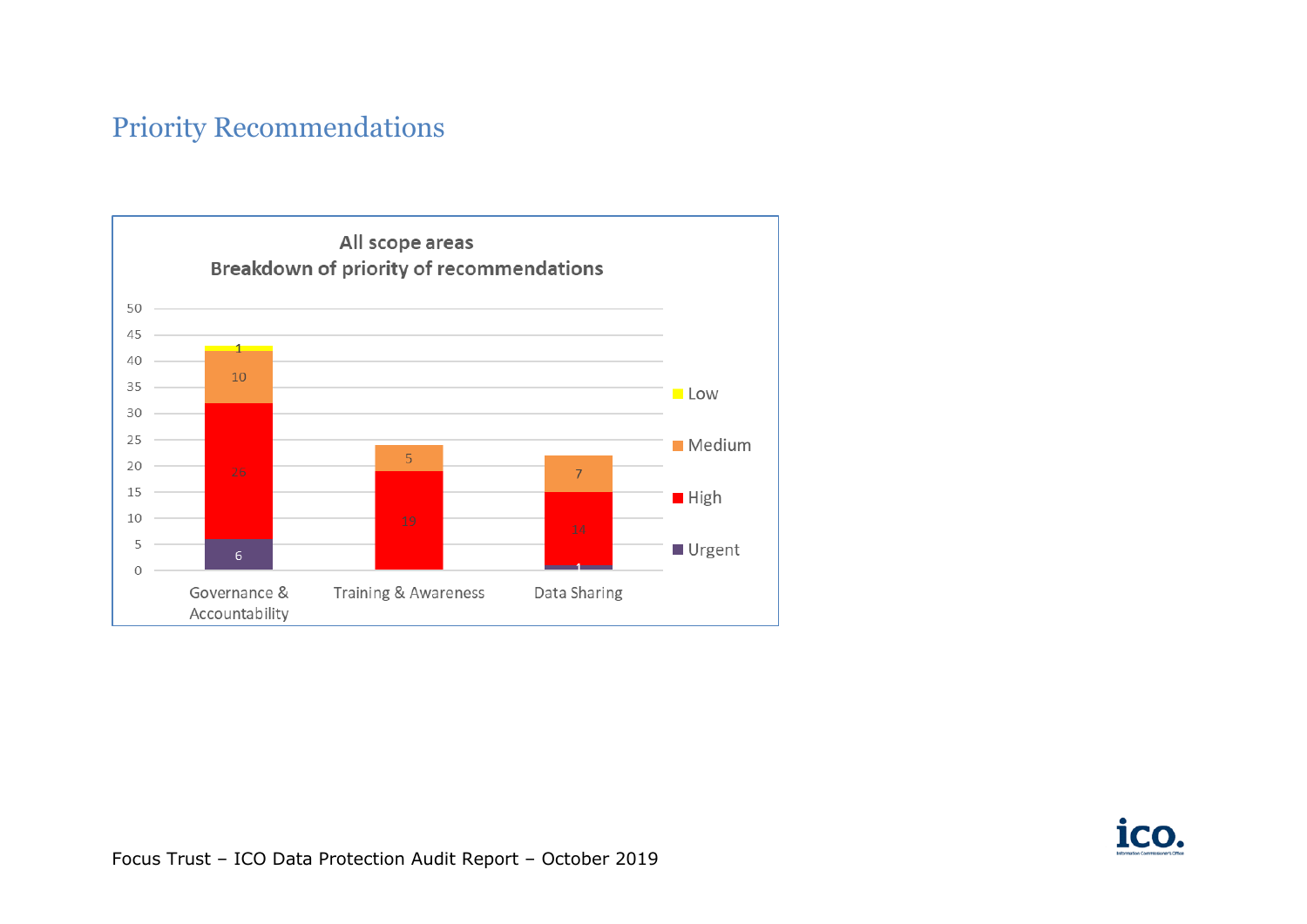#### Graphs and Charts





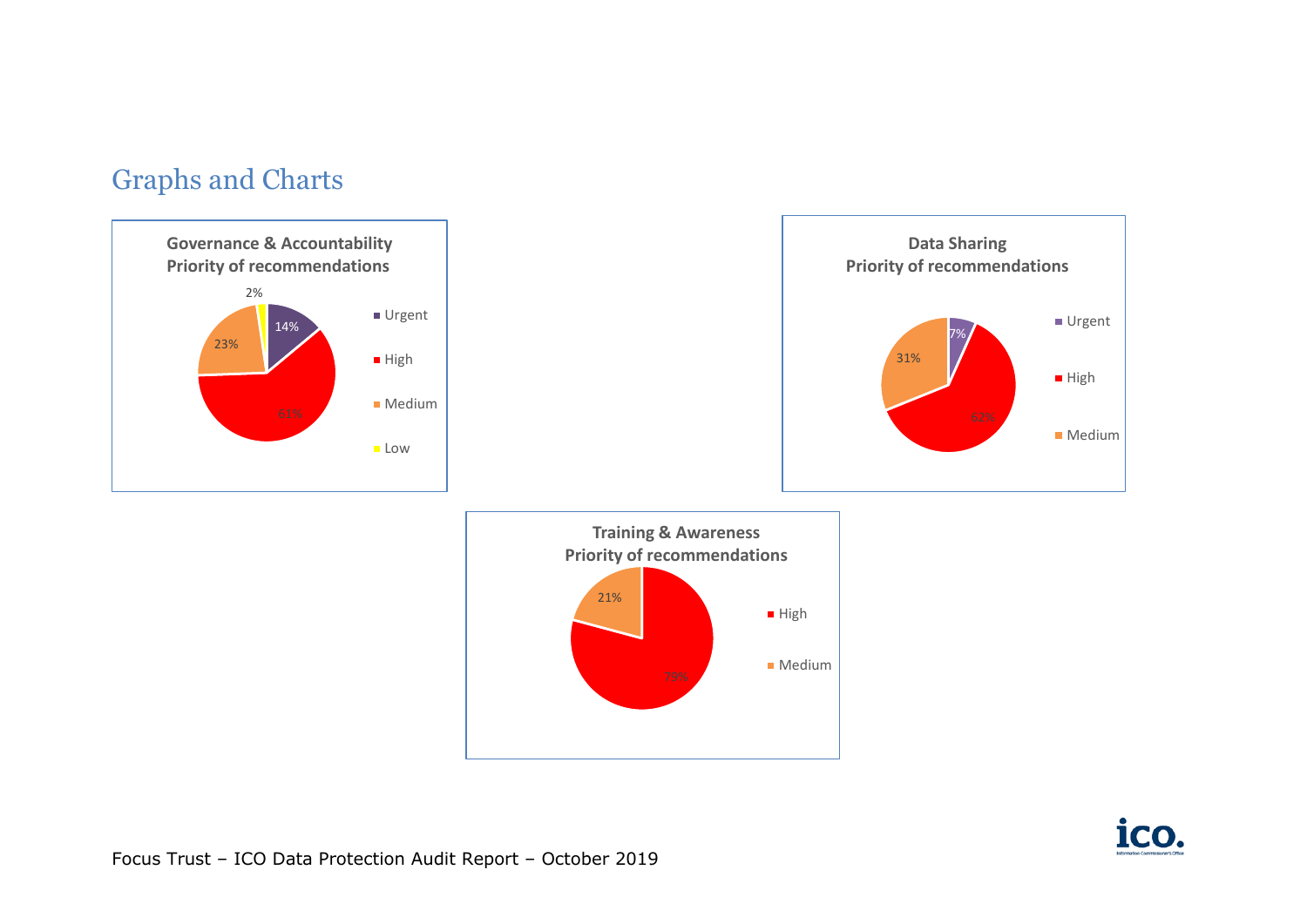#### Areas for Improvement

A Record of Processing Activities (ROPA) should be put in place, as required by Article 30 of the GDPR. The data mapping exercise should be used to initiate this process and the ROPA should be regularly reviewed.

An Article 6 lawful basis for processing activities should be identified in relation to personal data. Where special category data has been identified, an Article 9 condition should be also be identified and recorded.

The Trust should review all privacy information and explain the Article 6 lawful basis (es) relied on, as required by Article 13 of the GDPR. Additionally, an Article 9 condition should be explained where special category data is processed.

Role and function specific training needs should be documented in a Training Needs Analysis (TNA) and a programme of training be provided accordingly. In particular, ensuring that more specific data protection training is provided, such as, for the data protection officer (DPO), the senior risk owner and data sharing roles.

A Data Protection Impact Assessment (DPIA) process should be put in place, whereby the implementing of any new systems is screened for privacy considerations prior to being used and DPIAs carried out for high risk processing.

Designate responsibility for the security of personal data at a senior level and introduce a programme of information security audits to ensure that the data held is secure.

Focus Trust should define and document how risks are managed in an appropriate policy document. This should include the approach to the identification and escalation of risk from academy level through to the Trust Board.

Put in place formalised Data Sharing Agreements to govern the practices and arrangements where personal data is routinely shared with other data controllers.